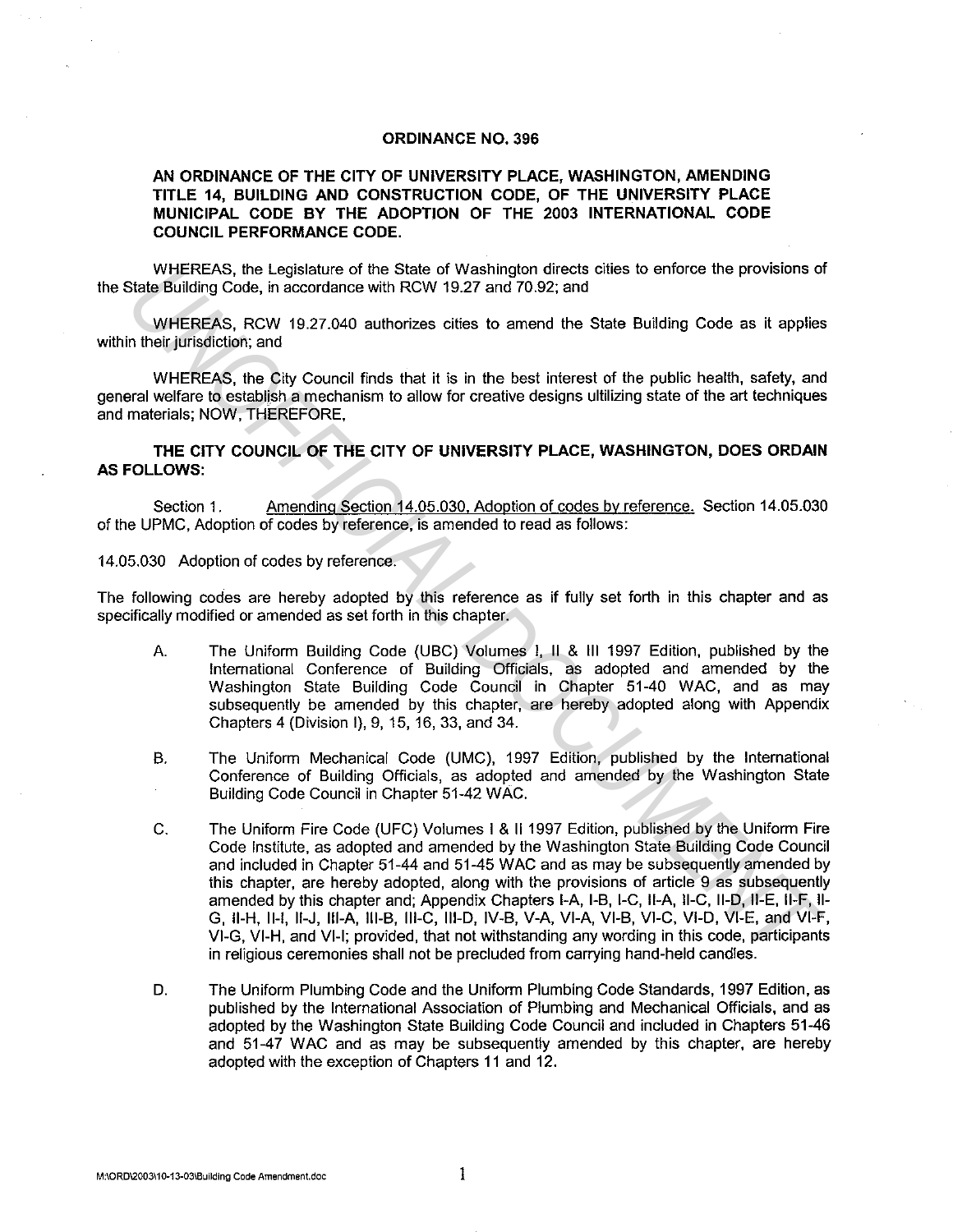- E. The rules and regulations adopted by the Washington State Building Code Council for making building and facilities accessible to and usable by physically handicapped or elderly persons as provided in Chapter 51-30 WAC.
- F. The Washington State Energy Code as adopted and amended by the Washington State Building Code Council and included in Chapter 51-11 WAC.
- G. The Washington State Ventilation and Indoor Air Quality Code as adopted and amended by the Washington State Building Code Council and included in Chapter 51-13 WAC.
- H. Washington State Historic Building Code as adopted and amended by the Washington State Building Code Council and included in Chapter 51-19 WAC, first edition.
- I. Uniform Code for the Abatement of Dangerous Buildings, 1997 Edition, as published by the International Conference of Building Officials, and as may be subsequently amended by this chapter.
- J. The Uniform Housing Code, 1997 Edition, as published by the International Conference of Building Officials, and as may be subsequently amended by this chapter.
- K. National Electrical Code as published by the National Fire Protection Association adopted by the state of Washington and enforced by the Tacoma public utilities, electrical division, with the current edition in force at the time of the adoption of the ordinance codified in this chapter along with other requirements of the electric utility.
- L. Uniform Sign Code, 1997 Edition, published by the International Conference of Building Officials.
- M. The International Code Council Performance Code for Buildings and Facilities (ICCPC). 2003 Edition, published by the International Code Council, Inc. including Appendices A, B. C, D & E. Provided that the design assumptions and criteria as well as any prescriptive code provisions that are used as a part of a performance design are as specified in the International Building Code (IBC), 2003 edition; the International Mechanical Code (IMC) 2003 edition; the International Fire Code (IFC) 2003 edition, all as published by the International Code Council. *UN* We westlington State Bidiologic Code counta and motiosed in Crispier 51-13 WAC.<br>
Washington State Beliefficial Code Coronal and included in Chapter 51-19 WAC, first edition.<br>
Uniform Code for the Abatement of Dangerou

Section 2. Severability. If any section, sentence, clause or phrase of this Title shall be held to be invalid or unconstitutional by a court of competent jurisdiction, such invalidity or unconstitutionality shall not affect the validity or constitutionality of any other section, sentence, clause or phrase of this Title.

Section 3. Publication and Effective Date. A summary of this ordinance consisting of its title shall be published in the official newspaper of the city. This ordinance shall be effective five (5) days after such publication.

**PASSED BY THE CITY COUNCIL ON OCTOBER** 13, **2003.** 

J¢an Br⁄ooks, Mavor